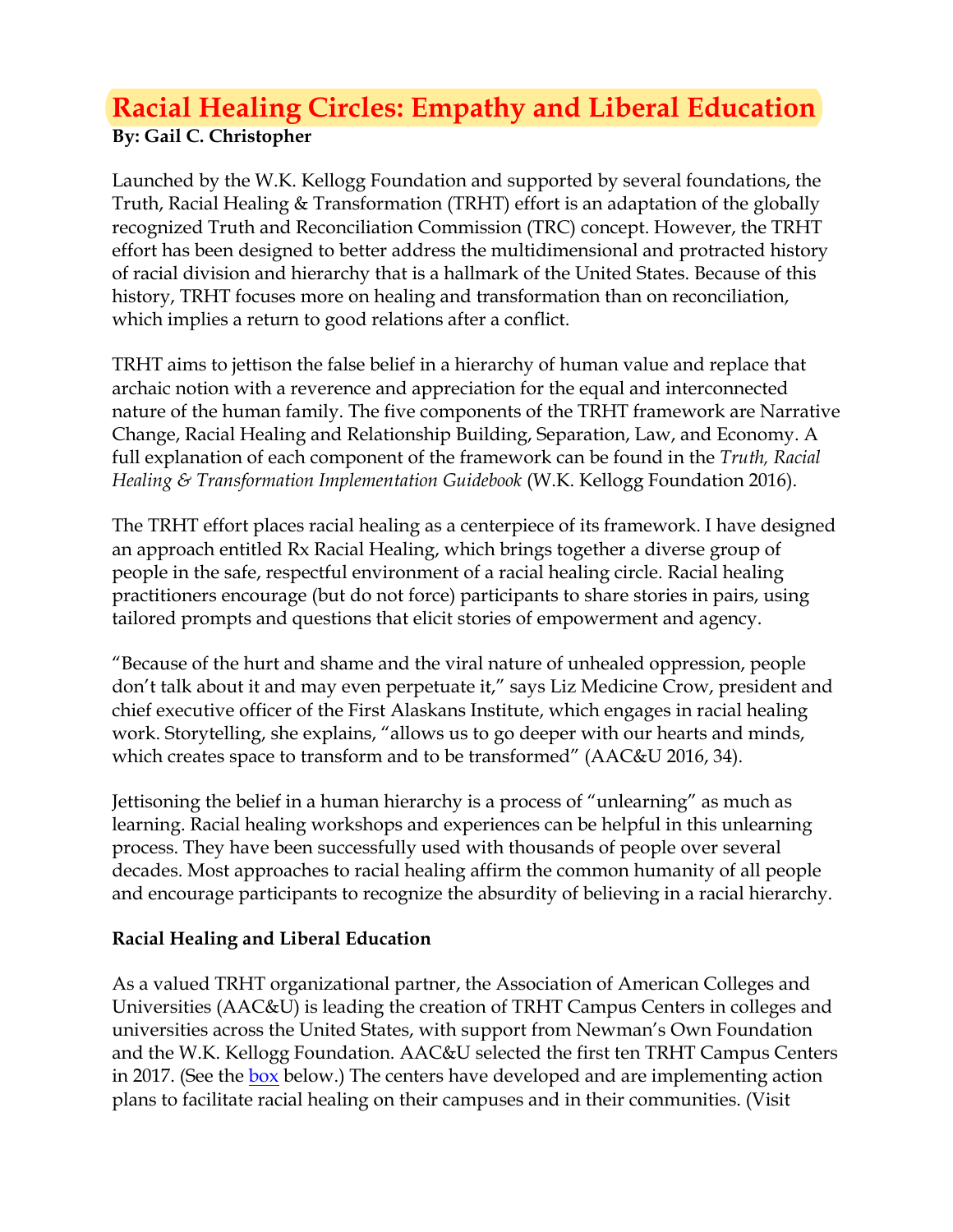<https://www.aacu.org/trht> to learn more.) Recent increases in public racist rhetoric, child bullying, racial hatred, violence, and scapegoating of immigrant and minority groups, coupled with increasing numbers of white supremacy groups that target college campuses for recruitment and protests, make the work of TRHT Campus Centers prescient and urgent (Levin and Reitzel 2018).

As AAC&U president Lynn Pasquerella writes, "A liberal education invites a diversity of perspectives and provides students with the skills necessary to examine their own assumptions and those of others; to propose, construct, and evaluate arguments; to anticipate and respond to objections; and to articulate with precision, coherence, and clarity a defense of their views, orally and in writing, to those who need convincing" (2016, 18).

I believe the capacity for empathy and for perspective taking are requisite skills for achieving the goals of a liberal education. Faculty and student participation in effective racial healing circles can support liberal education outcomes in the following ways:

- Racial healing circles provide opportunities to engage with perceived others in ways that enable self-reflection and nonthreatening acknowledgment of one's own previously unquestioned assumptions and biases.
- Faculty and student participants gain direct experience sharing authentic personal narratives among diverse peers, which enhances their perceptions of human interconnectedness while increasing their capacity for empathy and understanding.
- Participants become more willing to explore the historic and contemporary consequences of adhering to the fallacy of a racial hierarchy.
- Finally, participants gain a heightened sense of responsibility for taking actions to reduce needless human suffering and promote fairness and equity for the greater good.

# **Truth, Racial Healing & Transformation (TRHT) Campus Centers**

- Austin Community College (TX)
- Brown University (RI)
- The Citadel, The Military College of South Carolina (SC)
- Duke University (NC)
- Hamline University (MN)
- Millsaps College (MS)
- Rutgers University–Newark (NJ)
- Spelman College (GA)
- University of Hawai'i at Manoa (HI)
- University of Maryland Baltimore County (MD)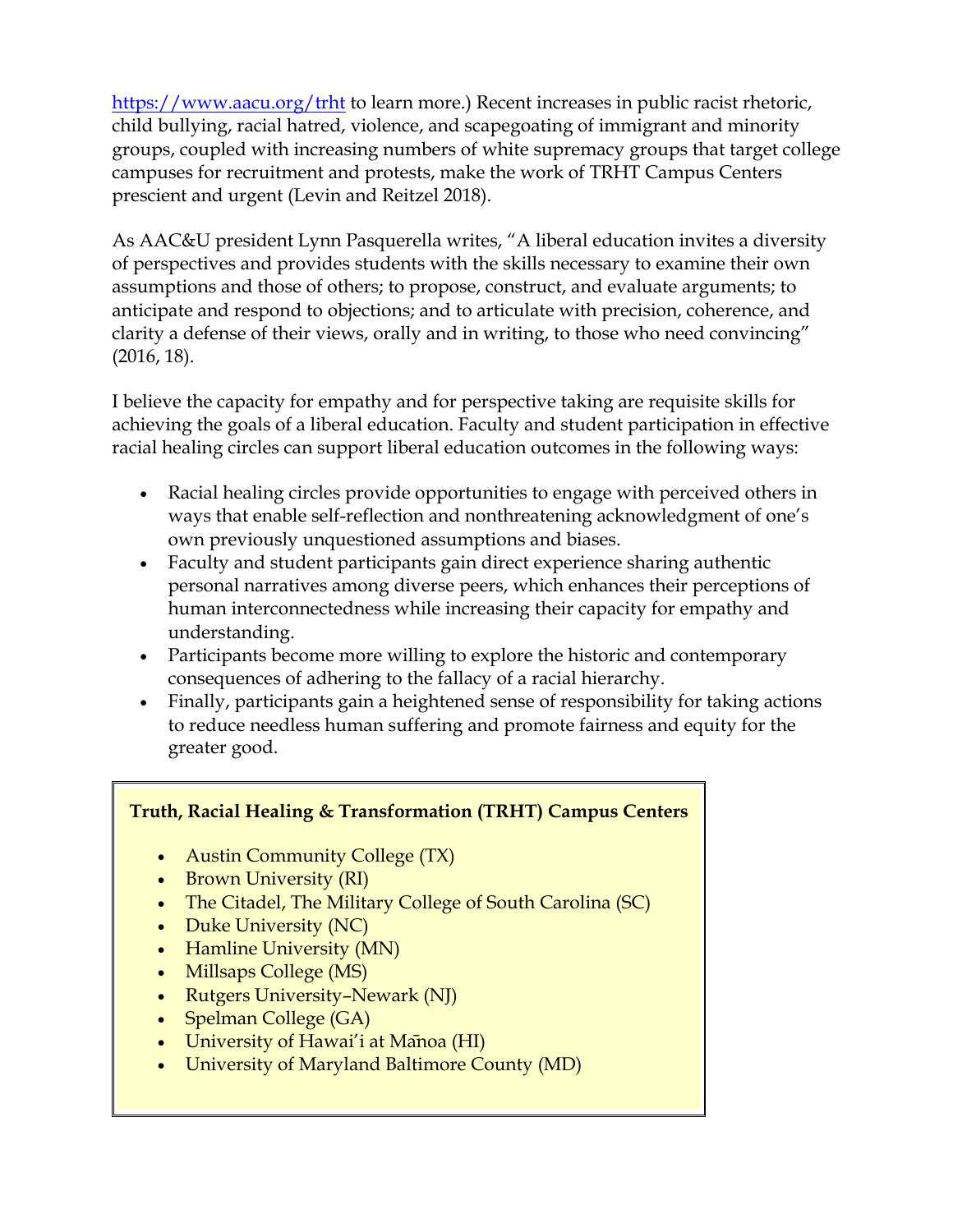## **What Effective Racial Healing Circles Are and Are Not**

While there are many approaches to the racial healing process, it is important to clarify what racial healing circles are not. They are not anti-racism trainings or workshops on dismantling structural racism. They also are not the old twentieth-century race relations work, designed to promote "tolerance" of the other. Perhaps most importantly, racial healing circles are not "conversations about race." To say that the work is about race is to reinforce the belief system based on the false idea of multiple human races. Through racial healing circles, we intend to embrace the true reality of the human family, and the myth of racism is a barrier to that intention. Rx Racial Healing helps participants move beyond that myth and immerse themselves in the commonalities of our shared human journey, while acknowledging the very real consequences of exposure to racism and honoring diverse cultures and experiences.

Circle processes, including racial healing circle processes, are rooted in the spiritual and community-sustaining models of many Indigenous cultures. During the twentieth and twenty-first centuries, Europeans and Americans appropriated and popularized the idea of using circles to gather groups together for healing and growth (Baldwin 1998). Self-help circles, addiction recovery circles, restorative justice circles, conflict resolution circles, peacemaking circles, and disease support group circles are just a few examples.

People have used circles for healing engagement over sustained periods of time because of a few inherent qualities:

- Circles temporarily suspend real and perceived hierarchies. Everyone is equal in the circle.
- Circles meet basic human needs for connection through eye contact, proximity to others, and the experience of belonging.
- Circles support focus and attention away from distractions.

In addition, the racial healing circle process emphasizes empathy. Empathy and tolerance are very different outcomes. Rather than simply tolerating another person's existence, empathy involves the art of perspective taking and requires awareness and understanding of the experience of another. Sharing authentic stories in a deftly facilitated circle of engagement helps increase empathy for individuals and collectively among all circle participants. The Rx Racial Healing approach makes story an action. The focus, attention, and deep listening generate powerful changes in perception that help break down biases. Neither TRHT work nor a liberal education can be limited to cognitive work alone. Both must also engage the heart. Making story a verb, an action, is a way of engaging the heart.

I have been incorporating the circle process into social program design since the 1980s, including in the educator support and training program Appreciative Learning and the national multicultural education program Americans All (Brown McCracken,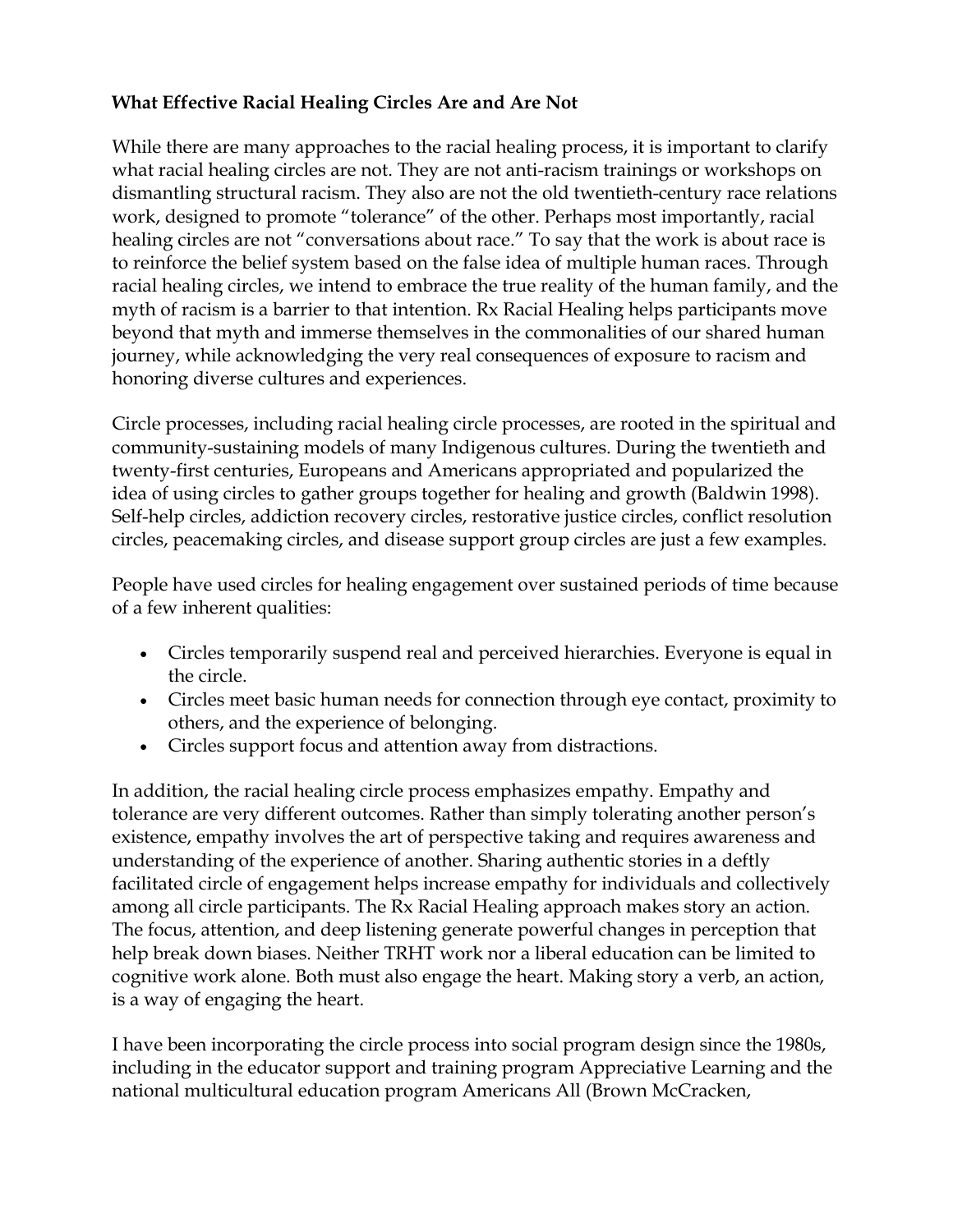Christopher, and Sreb 1991; Christopher 1991). Beginning in 2008, I adapted this healing circle model and approach for the W.K. Kellogg Foundation's America Healing annual convenings and for the TRHT national convening in 2016. Approximately seventy-five racial healing practitioners from diverse backgrounds were engaged to support these convenings.

In addition, I recently worked with AAC&U, the American Library Association, and racial healing practitioners to conduct a two-day Preparation Process to begin to cultivate a new cohort of racial healing practitioners. Representatives from the ten TRHT Campus Centers, five additional campuses, and five libraries participated in the process, which was held at Duke University. Participants reviewed the core elements of racial healing circles and had the opportunity to design and cofacilitate a practice circle. The Preparation Process was aimed at building capacity for TRHT partners to sustain their own localized efforts.

#### **Imagining Transformation**

The broad goals of a liberal education—to increase students' analytical and critical thinking skills—are necessary to understanding truth. TRHT's transformational goal involves racial healing and requires the imagination. We must envision a future United States that no longer believes in the fallacy of a racial hierarchy, a nation that truly celebrates our equal and connected humanity. As John Paul Lederach of Humanity United says, this work requires us to "nourish and foster the creative imagination that permits [us] to bring into the world something that does not now exist" (Ferrera, Lederach, and Tippett 2018).

In response to increasing gun violence and police violence, student and youth protesters are using "die-ins." So many Black, Latino, Native American, Asian American, immigrant, LGBTQ, and White young people are dying needlessly that protesters are lying down in the streets to simulate death in solidarity. It is a variation on the "sit-ins" at segregated lunch counters and elsewhere. There is one striking symbolic difference, however. Sit-ins portrayed the "desired state" of the right to be treated equally. The die-ins do not. Instead, they dramatically illustrate the crisis and, in some ways, align with the truth-telling aspect of social change. I applaud the courage and creativity of these protesters. Social change always requires multiple interventions. However, as a holistic health care provider turned social change agent, I feel compelled to share four relevant lessons that I have learned over the decades about changemaking, which I have incorporated into the Rx Racial Healing methodology:

1. There is power in first imagining the desired change. We must see and be the change and find ways to practice the desired state or "just future." Effective racial healing circles emphasize diversity among participants, modeling the desired state of coming together as one community.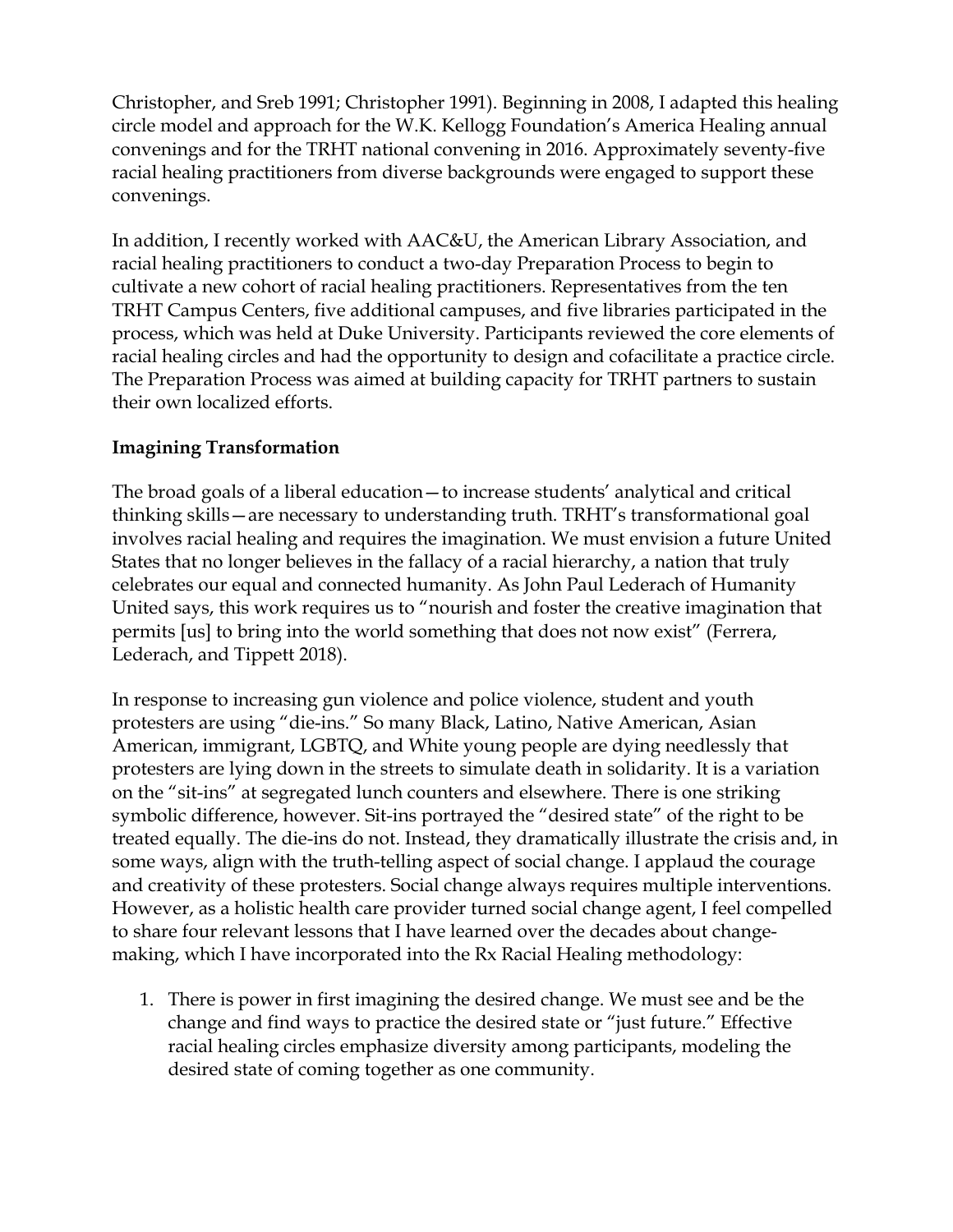- 2. Human beings are wired for connection. I believe the deepest and most enduring wounds come when people thwart this biological and psychological imperative by "othering" through discrimination, exclusion, minimization, and oppression. The resulting stress—and sometimes trauma—increases vulnerability to disease. Chronic stress can impede the creative and cognitive capabilities that people need for resilience (McEwen and Gianaros 2011). Spending time in racial healing circles can interrupt negative exposures (temporarily, at least) and model a space of welcome and belonging. This experience helps to generate countervailing physiological responses through feelings of relaxation and healing.
- 3. To be human is to "story"—to create and express an authentic personal narrative that our brains are wired to embed, understand, and share. Effective racial healing circle design invites story sharing between two people in a safe and affirming manner.
- 4. Thanks to advances in neuroscience and imaging and scanning technologies, scientists have gathered data that indicate how experience, attention, and focus can generate measurable increases and changes in neural cell connections (Schwartz and Begley 2002). Scientific research now supports what masters in music, dance, art, athletics, and literature have espoused for centuries: practice makes perfect. Or, certainly, practice increases human capacity for specific behaviors. Translating this idea to racial healing work, we see that when we learn counterstereotypes in an attentive, focused effort, we can individually and collectively reduce bias and avoid automatically acting upon our stereotypical perceptions.

A wise mentor of mine used to say, "Child, if they knew better, they'd do better." But life has taught me not to equate simply knowing with doing. Unlearning is more complex. Ultimately, our feelings motivate us and our fears can inhibit us. I would alter her wise saying to, "Child, if they both knew and felt better—if they believed better they'd do better."

#### **Looking Back, Moving Forward**

The United States' foundational economic, governmental, religious, educational, health, social, civic, and philanthropic institutions practiced acceptance of a hierarchy and taxonomy of our diverse human family. The system of assigned value and assumed character traits was based on superficial physical features (such as skin color and facial features) and on continents of origin. American University scholar Ibram X. Kendi (2016) has compiled the most thorough history of these ideas in *Stamped from the Beginning*, which won the 2016 National Book Award for Nonfiction.

There have been episodic movements and significant progress toward equity in the United States since the end of the Civil War, but that progress has been subject to dramatic reversals when political leadership has changed. When we examine the reversal of gains made during Reconstruction and the Civil Rights era and the shifts in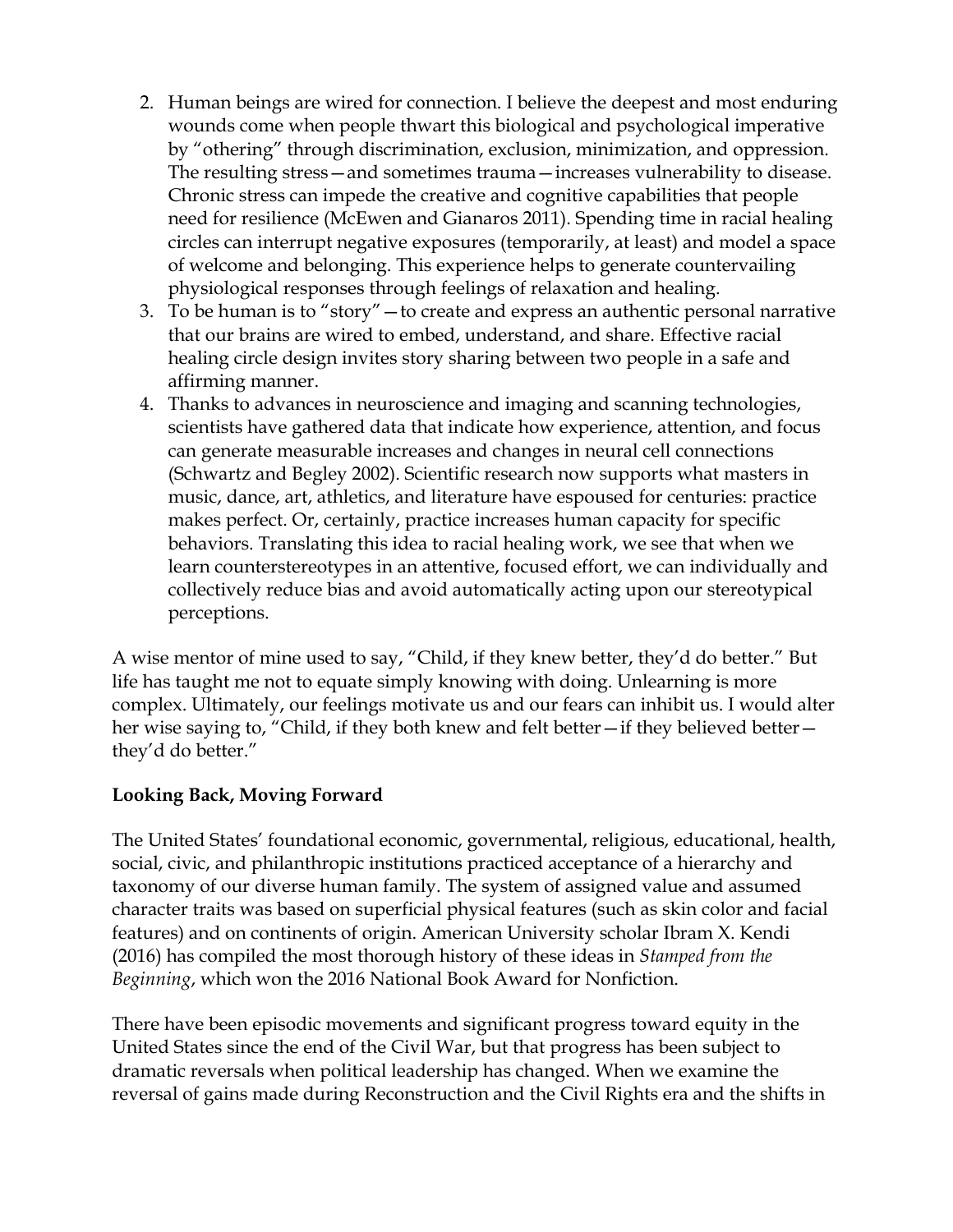racialized immigration policies over the decades, we come face to face with the reality of a persistent insistence, by some, on the idea of a racial hierarchy.

In a 2013 *New York Times* book review of Craig Steven Wilder's *Ebony and Ivy: Race, Slavery, and the Troubled History of America's Universities,* reviewer Jennifer Schuessler praises Wilder for taking a broad look at the role of slavery in the development of US universities. She quotes James Wright, former president of Dartmouth College: "Slavery was deeply embedded in all our institutions, which found ways to explain and to rationalize slavery even after the formation of the American republic" (2013). The deeply held belief in a hierarchy of human value fueled those explanations and rationalizations.

It should come as no surprise that this country's system of higher education was intimately immersed in the ethos of the times of its formation. Enslavement of and discrimination against people of color was the norm in the eighteenth and nineteenth centuries. The United States was conceived not in liberty but in slavery and dominated by the belief in a hierarchy of human value. In his award-winning 2014 book, *The Counter-Revolution of 1776,* author Gerald Horne argues convincingly that the Revolutionary War was fought primarily to preserve slavery as abolitionist sentiments grew in Britain.

The false biological and philosophical construct of a taxonomy of humanity has long since been debunked by anthropology, genomic science, and social science. Yet its legacy and destructive consequences remain, as do the remnants of the belief itself. It is expressed primarily through unconsciously motivated behaviors, but sometimes through overt, conscious, and even hateful actions. What is surprising and unacceptable is our ongoing state of denial and subsequent failure to thoroughly grapple intellectually and morally with the facts, consequences, implications, and feelings generated by this shameful aspect of American identity.

June 6, 2018, marked the fiftieth anniversary of the assassination of Robert F. Kennedy. In a television interview about her 2018 book, *Robert F. Kennedy: Ripples of Hope,* Kerry Kennedy describes her father's message for the country: "You have to think of your enemies as your brothers and sisters" (2018). This belief helped him during the Cuban missile crisis and in working with diverse communities.

I believe that the ability to take the perspective of the other and to empathize is the cornerstone of a stable democracy. Empathy is as foundational to democracies as free and fair elections. While the United States has some systems in place to foster free and fair elections, we have no systems to foster the individual and collective capacity for empathy. Effective racial healing circle experiences are designed to help participants increase their capacity for empathy.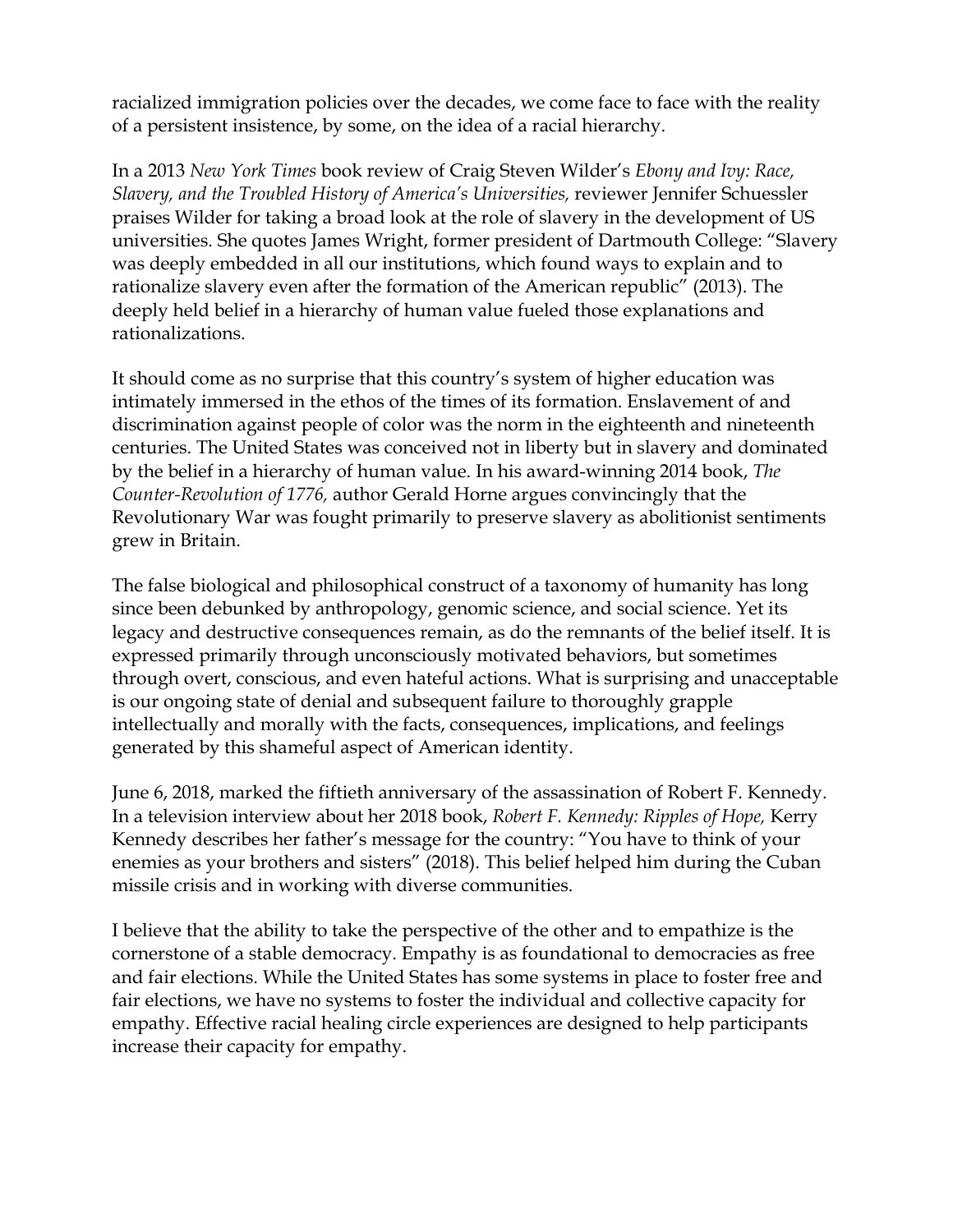I applaud the colleges and universities that have begun to examine their past relationships to slavery and to the decimation and colonization of Indigenous people and the confiscation of their lands. The process of looking back and moving forward requires that all people hone their abilities to both understand and begin to see themselves in the experiences of the perceived other. Racial healing circles, when effectively implemented, can enable this capacity.

As Robert F. Kennedy said, "What we need in the United States is not hatred . . . but love and wisdom and compassion toward one another, and a feeling of justice toward those who still suffer within our country" (1968).

## **References**

Association of American Colleges and Universities. 2016. "Designing the Transformation." *Liberal Education* 102 (4): 28–45. [https://www.aacu.org/liberaleducation/2016/fall.](https://www.aacu.org/liberaleducation/2016/fall) 

Baldwin, Christina. 1998. *Calling the Circle: The First and Future Culture.* New York: Bantam Books.

Brown McCracken, Janet, Gail C. Christopher, and Steven Sreb. 1991. *Teacher's Guides to Learning Activities.* Bethesda, MD: Americans All. [https://americansall.org/page/teachers-guides-and-tools.](https://americansall.org/page/teachers-guides-and-tools)

Christopher, Gail C. 1991. *The Peopling of America: A Teacher's Manual for the Americans All Program.* Bethesda, MD: Americans All. [https://americansall.org/sites/default/files/resources/pdf/lesson-plans/871-](https://americansall.org/sites/default/files/resources/pdf/lesson-plans/871-Teachers%20Manual.pdf) [Teachers%20Manual.pdf.](https://americansall.org/sites/default/files/resources/pdf/lesson-plans/871-Teachers%20Manual.pdf)

Ferrera, America, John Paul Lederach, and Krista Tippett. 2018. "How Change Happens, in Generational Time." *On Being.* [https://onbeing.org/programs/america](https://onbeing.org/programs/america-ferrera-john-paul-lederach-how-change-happens-in-generational-time-jun2018/)[ferrera-john-paul-lederach-how-change-happens-in-generational-time-jun2018/.](https://onbeing.org/programs/america-ferrera-john-paul-lederach-how-change-happens-in-generational-time-jun2018/)

Horne, Gerald. 2014. *The Counter-Revolution of 1776: Slave Resistance and the Origins of the United States of America*. New York: New York University Press.

Kendi, Ibram X. 2016. *Stamped from the Beginning: The Definitive History of Racist Ideas in America.* New York: Nation Books.

Kennedy, Kerry. 2018. *The Today Show* interview, June 4. [https://www.today.com/video/rfk-s-daughter-kerry-kennedy-talks-about-her-new](https://www.today.com/video/rfk-s-daughter-kerry-kennedy-talks-about-her-new-book-ripples-of-hope-1247676483635?v=railb)[book-ripples-of-hope-1247676483635?v=railb.](https://www.today.com/video/rfk-s-daughter-kerry-kennedy-talks-about-her-new-book-ripples-of-hope-1247676483635?v=railb)

Kennedy, Robert F. 1968. "Robert F. Kennedy Speeches: Statement on Assassination of Martin Luther King Jr., Indianapolis, Indiana, April 4, 1968." John F. Kennedy